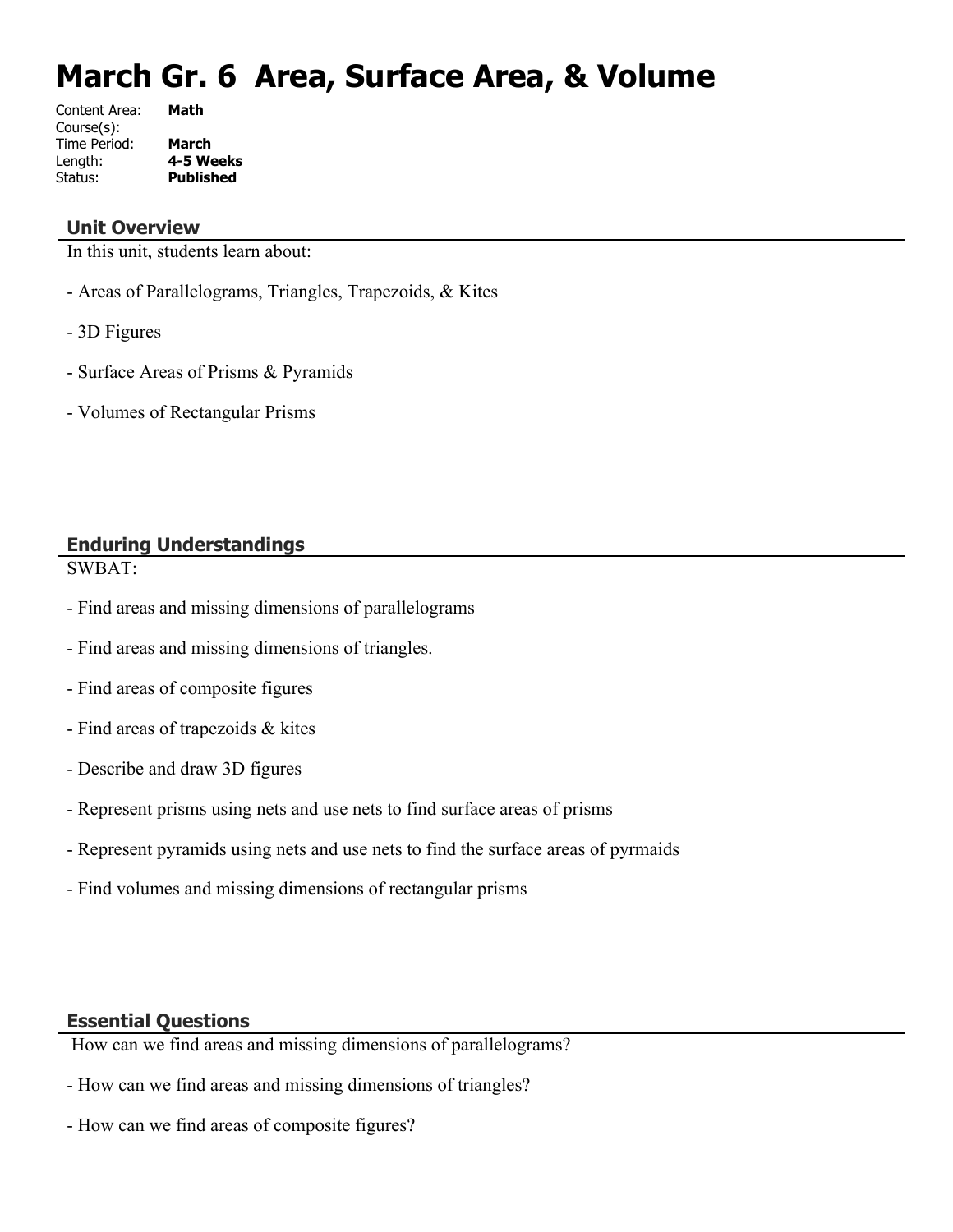- How can we find areas of trapezoids & kites?
- How can we describe and draw 3D figures?
- How can we represent prisms using nets and use nets to find surface areas of prisms?
- How can we represent pyramids using nets and use nets to find the surface areas of pyrmaids?
- How can we find volumes and missing dimensions of rectangular prisms?

#### **Instructional Strategies & Learning Activities**

- Guided Practice
- Do Now
- Extra Practice & Puzzle Time (Resources)
- Scavenger Hunts
- Coloring Activities
- Task Cards (Around the World)
- Maze Activities
- Quizizz Online Assignments
- Kahoot! Online Games

# **Integration of Career Readiness, Life Literacies and Key Skills**

|                       | Digital tools make it possible to analyze and interpret data, including text, images, and<br>sound. These tools allow for broad concepts and data to be more effectively<br>communicated. |
|-----------------------|-------------------------------------------------------------------------------------------------------------------------------------------------------------------------------------------|
|                       | Awareness of and appreciation for cultural differences is critical to avoid barriers to<br>productive and positive interaction.                                                           |
| WRK.9.2.8.CAP.15      | Present how the demand for certain skills, the job market, and credentials can determine<br>an individual's earning power.                                                                |
|                       | An individual's strengths, lifestyle goals, choices, and interests affect employment and<br>income.                                                                                       |
| TECH.9.4.8.IML.12     | Use relevant tools to produce, publish, and deliver information supported with evidence<br>for an authentic audience.                                                                     |
| WRK.9.2.8.CAP.10      | Evaluate how careers have evolved regionally, nationally, and globally.                                                                                                                   |
| TECH.9.4.8.GCA.2      | Demonstrate openness to diverse ideas and perspectives through active discussions to<br>achieve a group goal.                                                                             |
| <b>TECH.9.4.8.GCA</b> | <b>Global and Cultural Awareness</b>                                                                                                                                                      |
| TECH.9.4.8.CT.2       | Develop multiple solutions to a problem and evaluate short- and long-term effects to<br>determine the most plausible option (e.g., MS-ETS1-4, 6.1.8. Civics DP.1).                        |
|                       | Multiple solutions often exist to solve a problem.                                                                                                                                        |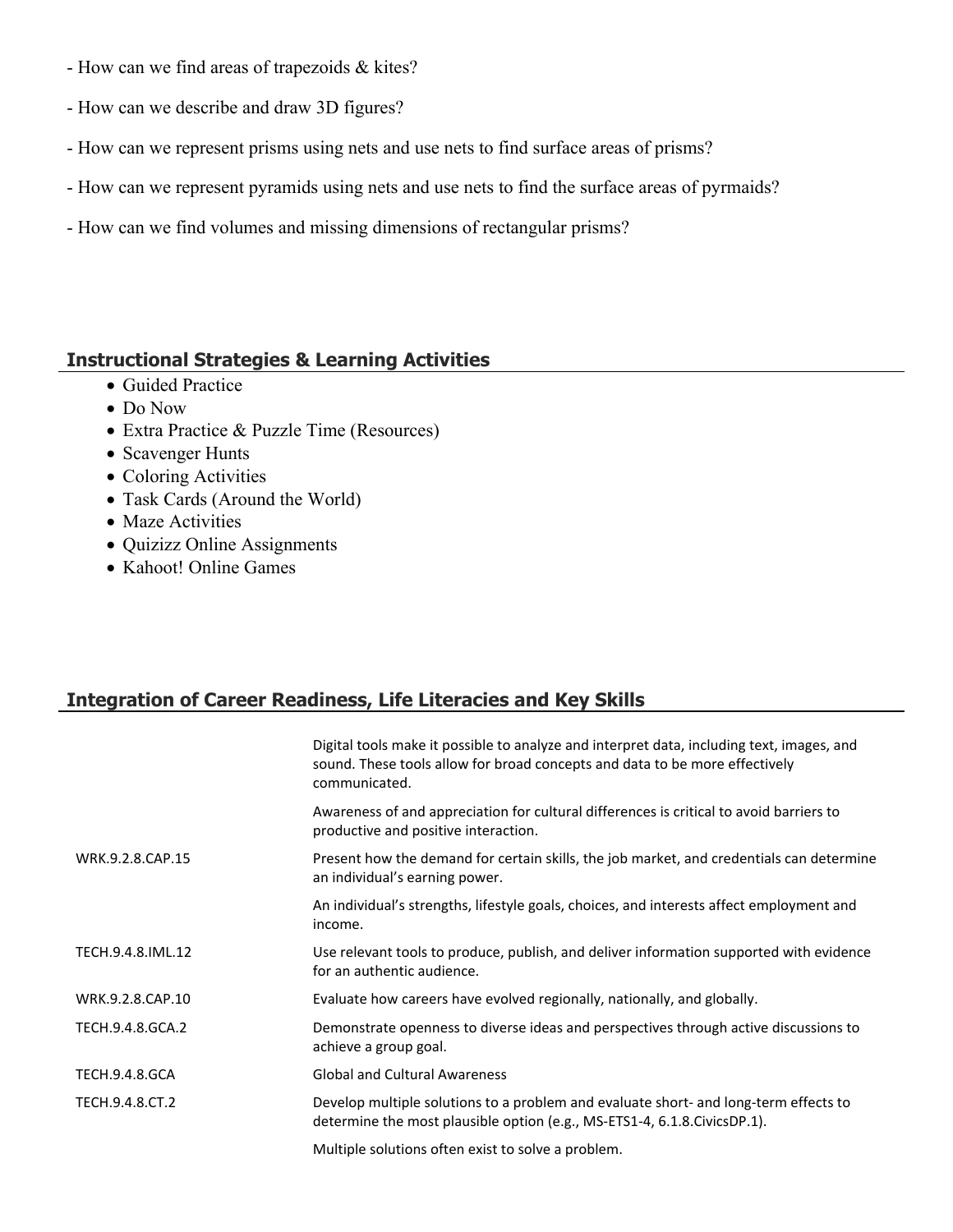| WRK.9.2.8.CAP.19     | Relate academic achievement, as represented by high school diplomas, college degrees,<br>and industry credentials, to employability and to potential level.                                                                             |  |  |
|----------------------|-----------------------------------------------------------------------------------------------------------------------------------------------------------------------------------------------------------------------------------------|--|--|
| WRK.9.2.8.CAP.16     | Research different ways workers/employees improve their earning power through<br>education and the acquisition of new knowledge and skills.                                                                                             |  |  |
| WRK.9.2.8.CAP.12     | Assess personal strengths, talents, values, and interests to appropriate jobs and careers to<br>maximize career potential.                                                                                                              |  |  |
| WRK.9.2.8.CAP.3      | Explain how career choices, educational choices, skills, economic conditions, and personal<br>behavior affect income.                                                                                                                   |  |  |
| TECH.9.4.8.IML.1     | Critically curate multiple resources to assess the credibility of sources when searching for<br>information.                                                                                                                            |  |  |
| TECH.9.4.8.DC.5      | Manage digital identity and practice positive online behavior to avoid inappropriate forms<br>of self-disclosure.                                                                                                                       |  |  |
| <b>TECH.9.4.8.CT</b> | <b>Critical Thinking and Problem-solving</b>                                                                                                                                                                                            |  |  |
| TECH.9.4.8.TL.2      | Gather data and digitally represent information to communicate a real-world problem<br>(e.g., MS-ESS3-4, 6.1.8.EconET.1, 6.1.8.CivicsPR.4).                                                                                             |  |  |
|                      | Some digital tools are appropriate for gathering, organizing, analyzing, and presenting<br>information, while other types of digital tools are appropriate for creating text,<br>visualizations, models, and communicating with others. |  |  |
| WRK.9.2.8.CAP.2      | Develop a plan that includes information about career areas of interest.                                                                                                                                                                |  |  |
| TECH.9.4.8.GCA.1     | Model how to navigate cultural differences with sensitivity and respect (e.g., 1.5.8.C1a).                                                                                                                                              |  |  |
| WRK.9.2.8.CAP.4      | Explain how an individual's online behavior (e.g., social networking, photo exchanges,<br>video postings) may impact opportunities for employment or advancement.                                                                       |  |  |
| TECH.9.4.8.TL.3      | Select appropriate tools to organize and present information digitally.                                                                                                                                                                 |  |  |
| TECH.9.4.8.IML.3     | Create a digital visualization that effectively communicates a data set using formatting<br>techniques such as form, position, size, color, movement, and spatial grouping (e.g.,<br>6.SP.B.4, 7.SP.B.8b).                              |  |  |
| <b>WRK.9.2.8.CAP</b> | <b>Career Awareness and Planning</b>                                                                                                                                                                                                    |  |  |
| WRK.9.2.8.CAP.1      | Identify offerings such as high school and county career and technical school courses,<br>apprenticeships, military programs, and dual enrollment courses that support career or<br>occupational areas of interest.                     |  |  |
| TECH.9.4.8.IML.4     | Ask insightful questions to organize different types of data and create meaningful<br>visualizations.                                                                                                                                   |  |  |
|                      | An essential aspect of problem solving is being able to self-reflect on why possible<br>solutions for solving problems were or were not successful.                                                                                     |  |  |
|                      | Communication skills and responsible behavior in addition to education, experience,<br>certifications, and skills are all factors that affect employment and income.                                                                    |  |  |

# **Technology and Design Integration**

| $CS.6-8.DA$              | Data & Analysis                                                                                                                   |
|--------------------------|-----------------------------------------------------------------------------------------------------------------------------------|
| CS.6-8.8.2.8. ITH.2      | Compare how technologies have influenced society over time.                                                                       |
| $CS.6 - 8.8.1.8$ . IC. 1 | Compare the trade-offs associated with computing technologies that affect individual's<br>everyday activities and career options. |
|                          | Computer models can be used to simulate events, examine theories and inferences, or<br>make predictions.                          |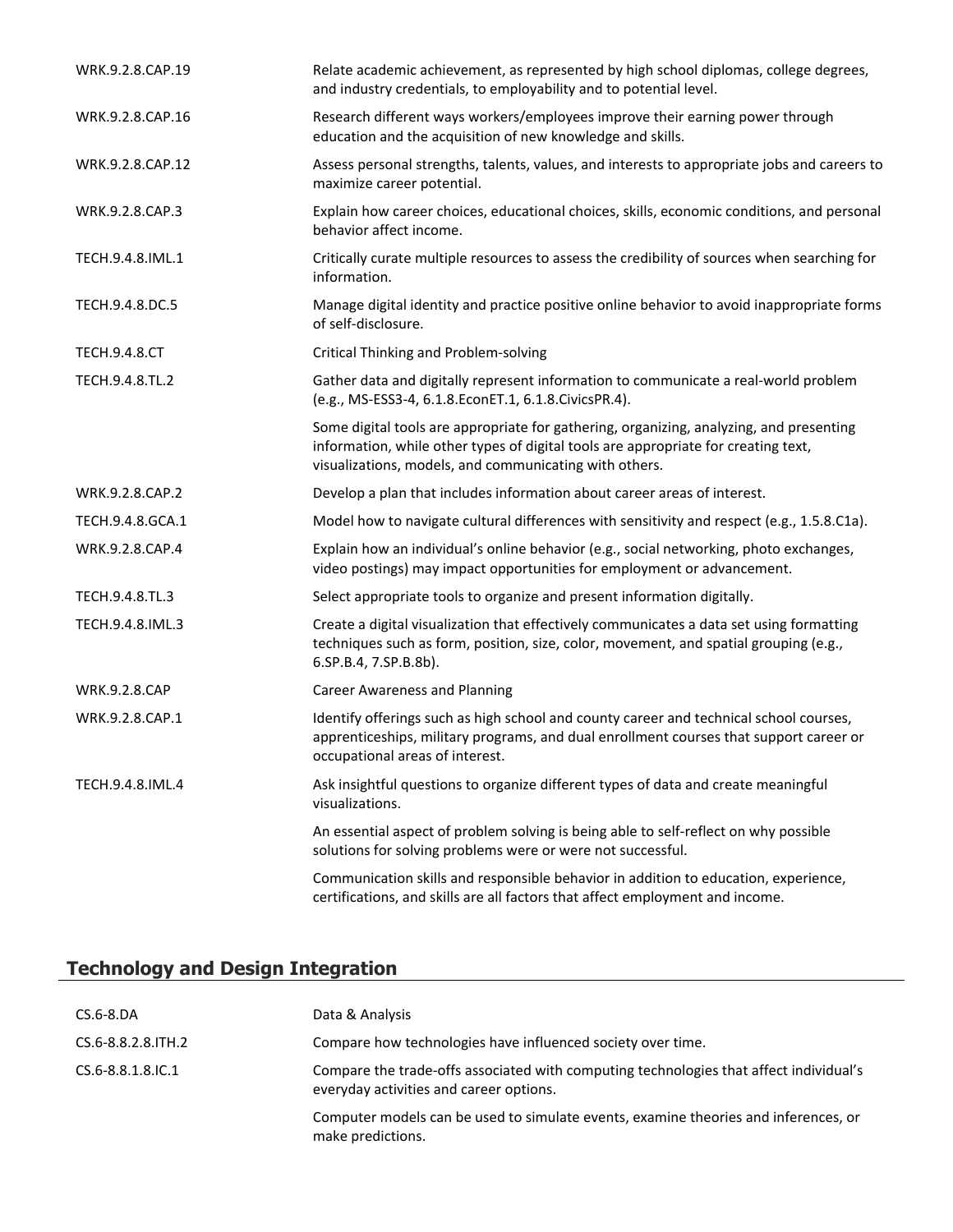|                     | Troubleshooting a problem is more effective when knowledge of the specific device along<br>with a systematic process is used to identify the source of a problem.                                                                                        |
|---------------------|----------------------------------------------------------------------------------------------------------------------------------------------------------------------------------------------------------------------------------------------------------|
| CS.6-8.8.2.8. ITH.1 | Explain how the development and use of technology influences economic, political, social,<br>and cultural issues.                                                                                                                                        |
| CS.6-8.8.1.8.DA.1   | Organize and transform data collected using computational tools to make it usable for a<br>specific purpose.                                                                                                                                             |
|                     | People use digital devices and tools to automate the collection, use, and transformation of<br>data. The manner in which data is collected and transformed is influenced by the type of<br>digital device(s) available and the intended use of the data. |
|                     | Advancements in computing technology can change individuals' behaviors. Society is faced<br>with trade-offs due to the increasing globalization and automation that computing brings.                                                                    |
| CS.6-8.8.1.8.CS.4   | Systematically apply troubleshooting strategies to identify and resolve hardware and<br>software problems in computing systems.                                                                                                                          |
| CS.6-8.8.1.8.DA.5   | Test, analyze, and refine computational models.                                                                                                                                                                                                          |

### **Interdisciplinary Connections**

| LA.RI.6.10 | By the end of the year read and comprehend literary nonfiction at grade level text-<br>complexity or above, with scaffolding as needed. |
|------------|-----------------------------------------------------------------------------------------------------------------------------------------|
| LA.W.6.1   | Write arguments to support claims with clear reasons and relevant evidence.                                                             |
| LA.RI.6.4  | Determine the meaning of words and phrases as they are used in a text, including<br>figurative, connotative, and technical meanings.    |

# **Differentiation**

- Understand that gifted students, just like all students, come to school to learn and be challenged.
- Pre-assess your students. Find out their areas of strength as well as those areas you may need to address before students move on.
- Consider grouping gifted students together for at least part of the school day.
- Plan for differentiation. Consider pre-assessments, extension activities, and compacting the curriculum.
- Use phrases like "You've shown you don't need more practice" or "You need more practice" instead of words like "qualify" or "eligible" when referring to extension work.
- Encourage high-ability students to take on challenges. Because they're often used to getting good grades, gifted students may be risk averse.

#### **Definitions of Differentiation Components**:

- o Content the specific information that is to be taught in the lesson/unit/course of instruction.
- o Process how the student will acquire the content information.
- o Product how the student will demonstrate understanding of the content.
- o Learning Environment the environment where learning is taking place including physical location and/or student grouping

#### **Differentiation occurring in this unit:**

- $\bullet$
- o Challenges will be presented to students as the need arises.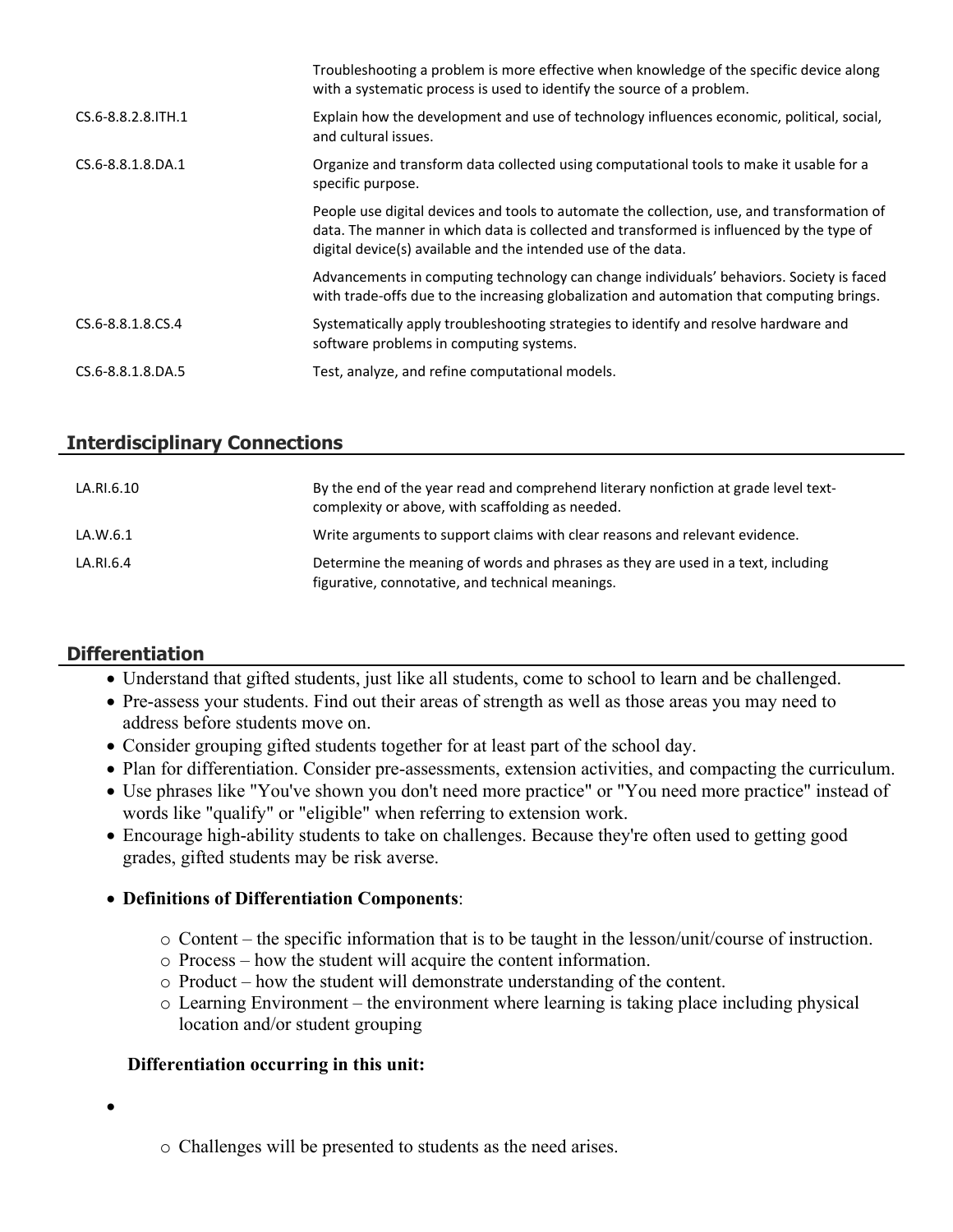# **Modifications & Accommodations**

Refer to QSAC EXCEL SMALL SPED ACCOMMOCATIONS spreadsheet in this discipline.

## **Modifications and Accommodations used in this unit:**

Challenges will be presented to students as the need arises.

Struggling students will get additional personalized instruction, and modifications as needed.

IEP and 504 accommodations will be utilized.

### **Benchmark Assessments**

**Benchmark Assessments** are given periodically (e.g., at the end of every quarter or as frequently as once per month) throughout a school year to establish baseline achievement data and measure progress toward a standard or set of academic standards and goals.

#### **Schoolwide Benchmark assessments:**

Aimsweb benchmarks 3X a year

Linkit Benchmarks 3X a year

**Additional Benchmarks used in this unit:**

**End of semester testing**

# **Formative Assessments**

Assessment allows both instructor and student to monitor progress towards achieving learning objectives, and can be approached in a variety of ways. **Formative assessment** refers to tools that identify misconceptions, struggles, and learning gaps along the way and assess how to close those gaps. It includes effective tools for helping to shape learning, and can even bolster students' abilities to take ownership of their learning when they understand that the goal is to improve learning, not apply final marks (Trumbull and Lash, 2013). It can include students assessing themselves, peers, or even the instructor, through writing, quizzes, conversation, and more. In short, formative assessment occurs throughout a class or course, and seeks to improve student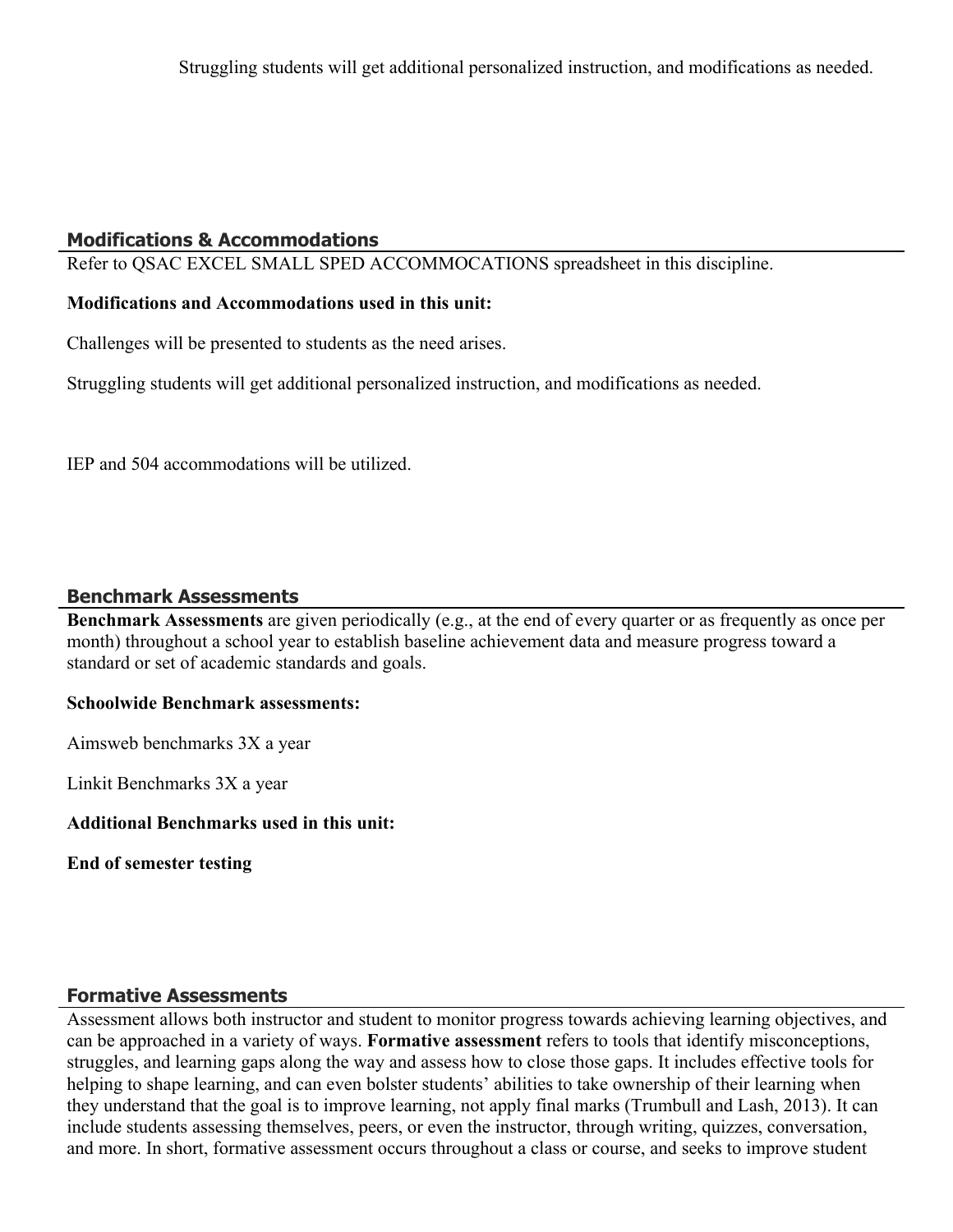achievement of learning objectives through approaches that can support specific student needs (Theal and Franklin, 2010, p. 151).

#### **Formative Assessments used in this unit:**

- Kahoot! Games
- Quizizz Games
- Homework
- $\bullet$  Q & A
- Scavenger Hunts
- Coloring Activities
- Task Cards
- Partner Activities

# **Summative Assessments**

**Summative assessments** evaluate student learning, knowledge, proficiency, or success at the conclusion of an instructional period, like a unit, course, or program. Summative assessments are almost always formally graded and often heavily weighted (though they do not need to be). Summative assessment can be used to great effect in conjunction and alignment with formative assessment, and instructors can consider a variety of ways to combine these approaches.

#### **Summative assessments for this unit:**

- Chapter Tests
- Quizzes

# **Instructional Materials**

- 1. Big Ideas Math: Modeling Real Life 6th Grade Book
- 2. Quizizz
- 3. Kahoot
- 4. Scavenger Hunts
- 5. Task Cards
- 6. Coloring Activities

# **Standards**